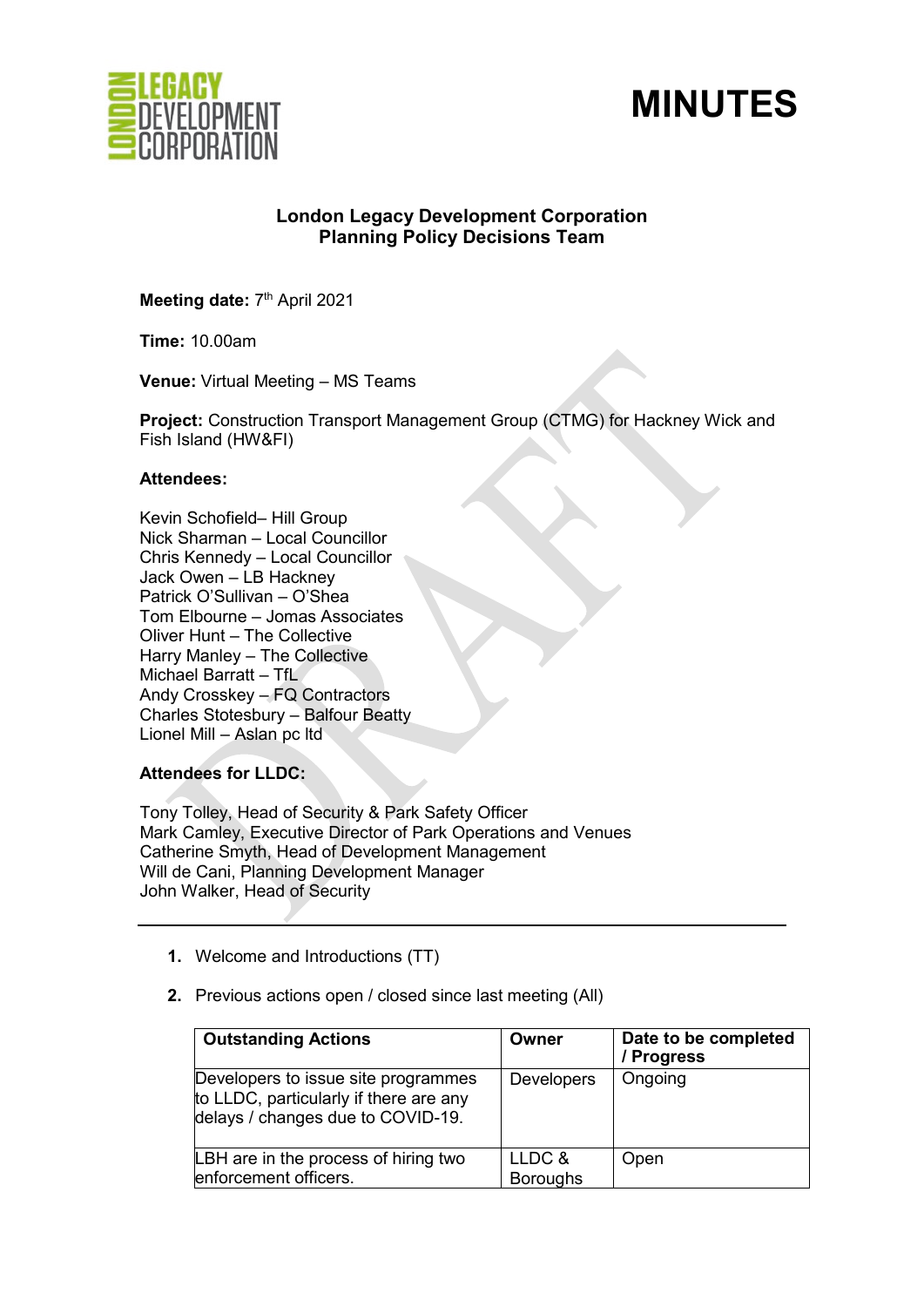| Review and identify short, medium<br>and long-term infrastructure solutions<br>along Wallis Road and White Post | LLDC &<br>Borouah | Open |
|-----------------------------------------------------------------------------------------------------------------|-------------------|------|
| Lane                                                                                                            |                   |      |

- *JO confirmed BF could update the group when available in relation to the appointment of enforcement officers*
- *MB updated the group in relation to the Wallis Road and White Post Lane (WPL) working group including progress made so far, however MB highlighted that the group needed LBTH to participate in order to progress actions.*
- *MC confirmed he would contact LBTH in relation to engaging with the WPL and Wallis Road working group*
- **3.** Discussion on development sites (All)

# *Telford Homes – Wallis Road*

- *SP confirmed residents have started to move into Block A of the site*
- *SP confirmed vehicular access is still from Gate 2 immediately north of HW Station*
- *SP confirmed hoarding is due to be removed in Summer 2021 to allow other roadside / highways works to continue*
- *SP confirmed marshals are monitoring Wallis Road works in connection with scaffolding to avoid any safety issues*
- *NS queried when the area of footpath would be returned to the public and SP confirmed it is expected in June / July 2021*
- *TT requested from JO that LBH ensure tie in works between Telford's and LBH are implemented collaboratively and to an appropriate standard*

# *L&Q – Bream Street*

• *The group noted that no representative attended from L&Q in relation to their site and CS confirmed PPDT would get an update via email and circulate to the group after the meeting which would be open to comments and questions.*

# *Hill Group – Wyke Road*

- *KS confirmed Hill Group have handed over 2 of the 5 blocks and next handover is due in June 2021*
- *KS confirmed final handover is expected in September 2021*
- *KS confirmed temporary gate, gate marshals and other set down measures are still in place*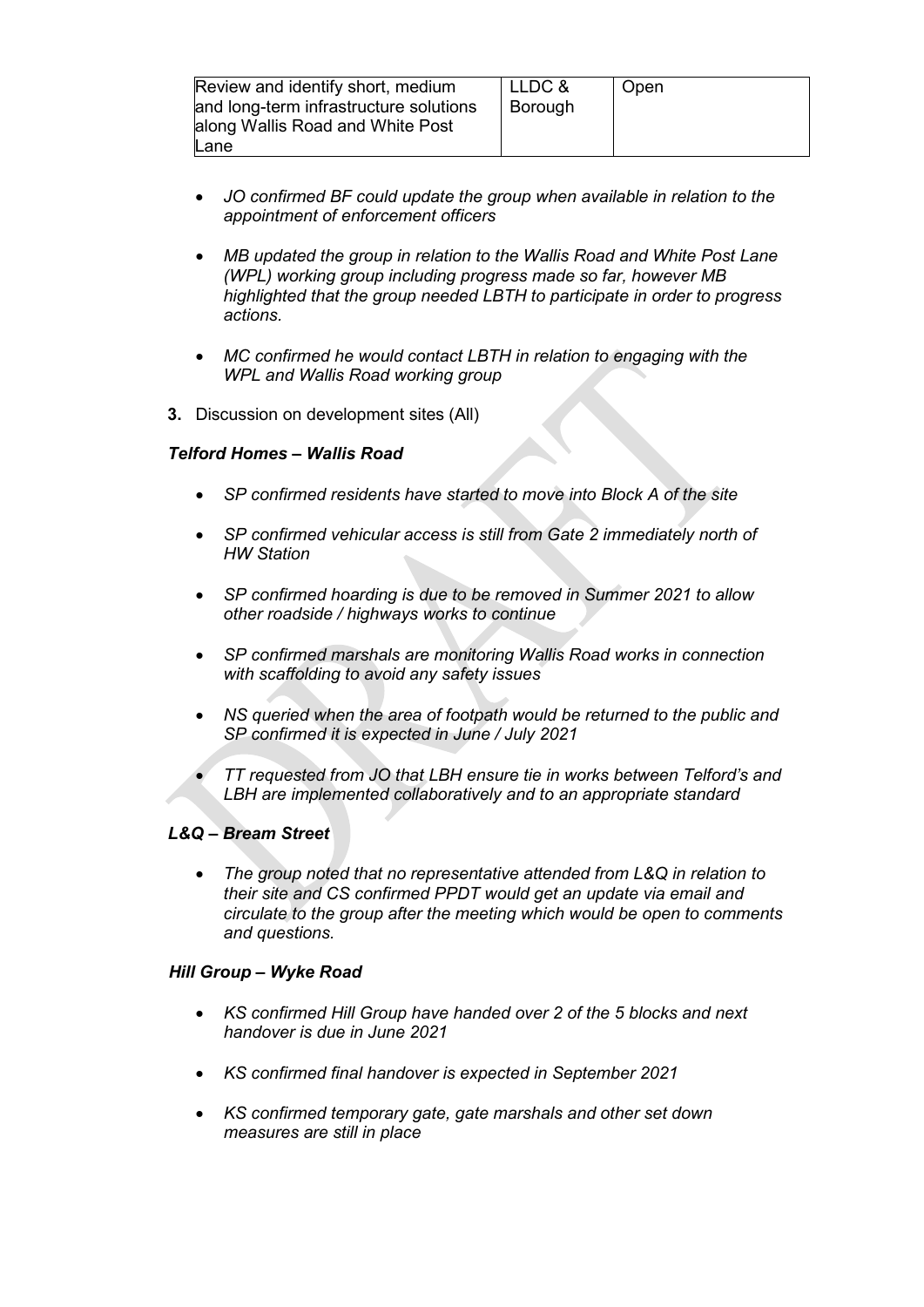- *KS confirmed Hill Group are working hard to keep the Wyke Road corner adjacent to their site clear*
- *KS confirmed approximately 130 site operatives on site*
- *KS confirmed on-site testing is still ongoing and no positive tests have been returned*
- *KS confirmed all COVID measures are still in place including a new office block*
- *KS confirmed Hill Group are working hard to remove all graffiti from hoardings that is currently re-appearing*
- *KS confirmed UKPN works have been ongoing along Wyke Road and now currently working towards Smeed Road. Collaborative working has been ongoing and working well between Hill Group and UKPN.*
- *KS confirmed connection to Wansbeck Road bridge is in place and Hill Group are awaiting a response from LBTH in relation to an inspection and towpath access should be open from November 2021*
- *KS confirmed marshals have been actively promoting the anti-idling campaign and there has been some response in the past month*

### *Balfour Beatty - Bridges*

- *CS confirmed s278 works are now complete and therefore all works in the highways are now finished*
- *CS confirmed completion is expected by Balfour Beatty in mid-May 2021*

# *Taylor Wimpey*

#### *Monier Road*

• *The group noted that no representative attended from Taylor Wimpey in relation to their site and CS confirmed PPDT would get an update via email and circulate to the group after the meeting which would be open to comments and questions.*

#### *Wick Lane*

• *The group noted that no representative attended from Taylor Wimpey in relation to their site and CS confirmed PPDT would get an update via email and circulate to the group after the meeting which would be open to comments and questions.*

#### *HG Construction - Dace Road*

• *The group noted that no representative attended from HG Construction in relation to their site and CS confirmed PPDT would get an update via email and circulate to the group after the meeting which would be open to comments and questions.*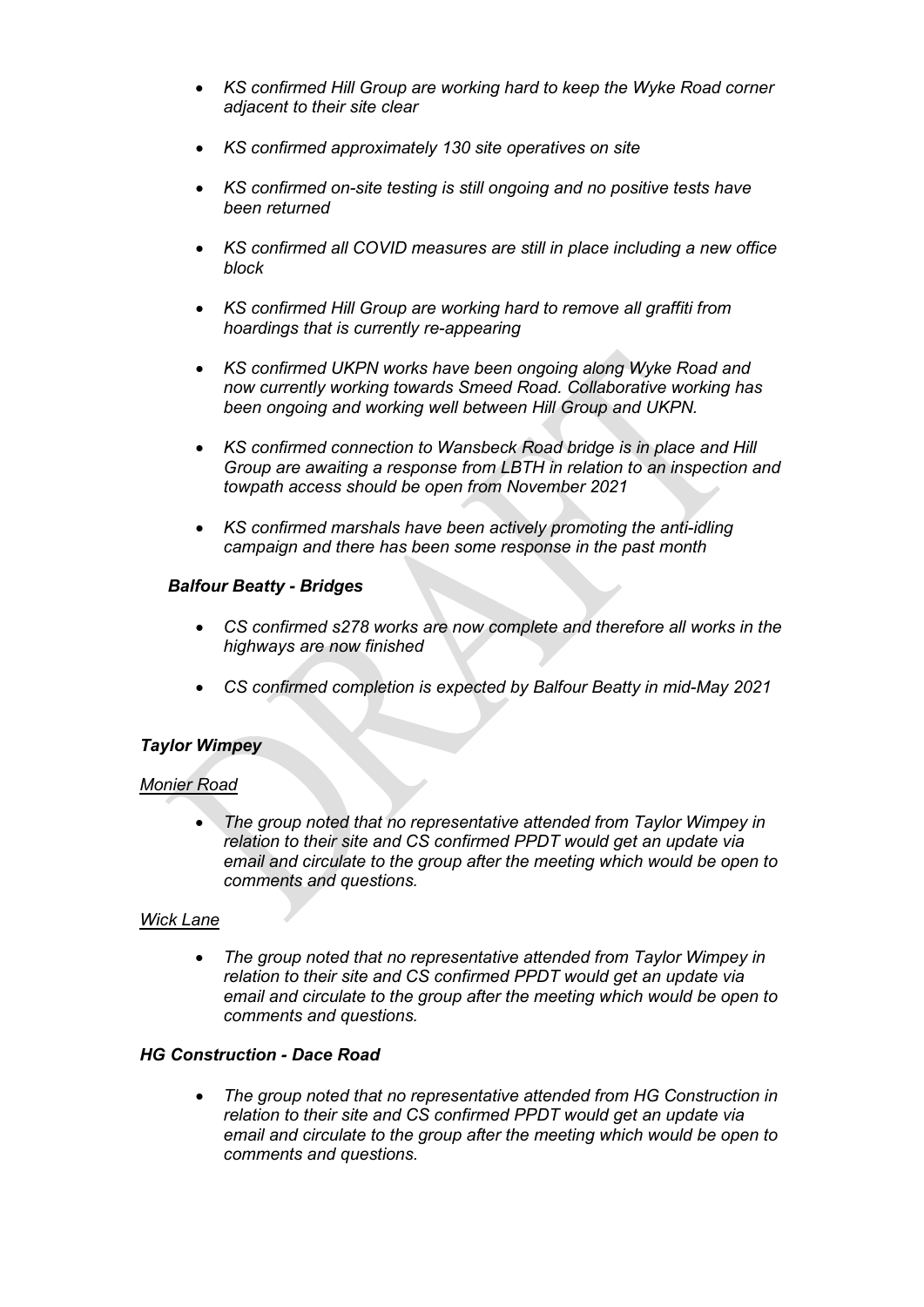# *59 Wallis Road*

- *AC confirmed a start has been made on site*
- *AC confirmed piling works are ongoing and expected to finish by Friday 16th April 2021*
- *AC confirmed preparation works will continue following piling works*
- *AC confirmed they are expecting to complete by November 2021*

# *Wickside – O shea's*

- *PoS confirmed O Shea's still have no start date*
- *PoS confirmed pre-planning works are still ongoing and awaiting a funder to be identified*
- *PoS confirmed works could start towards the end of the 2021*

# *34-38 Wallis Road – The Collective*

- *OH confirmed more intrusive remediation works are ongoing and currently in week 5 of a 6-week intrusive remediation programme*
- *Following this, further remediation works are expected for 12 weeks and then main works are likely to start towards the end of 2021*
- *OH confirmed they have attended the working group in relation to WPL and Wallis Road and will continue to engage*
- TE confirmed they are expecting trial pit investigation works to start from the end of the next week
- TE confirmed Jomas are continuing to work with LLDC's consultants (Arup) to find balance of mitigating odour and nuisance issues arising
- TE confirmed a resident's meeting took place at the end of March in response to resident's complaints
- NS queried how long odour and nuisance issues will continue for
- TE confirmed Jomas are expecting noise and odour issues to reduce following the intrusive works phase
- NS queried what the impact of the piling would be when the piling works commence
- TE confirmed the potential risk and odour issues from piling works should be significantly less as a result of the current remediation works that are ongoing
- NS sought reassurance that LLDC will continue to monitor alongside Arup